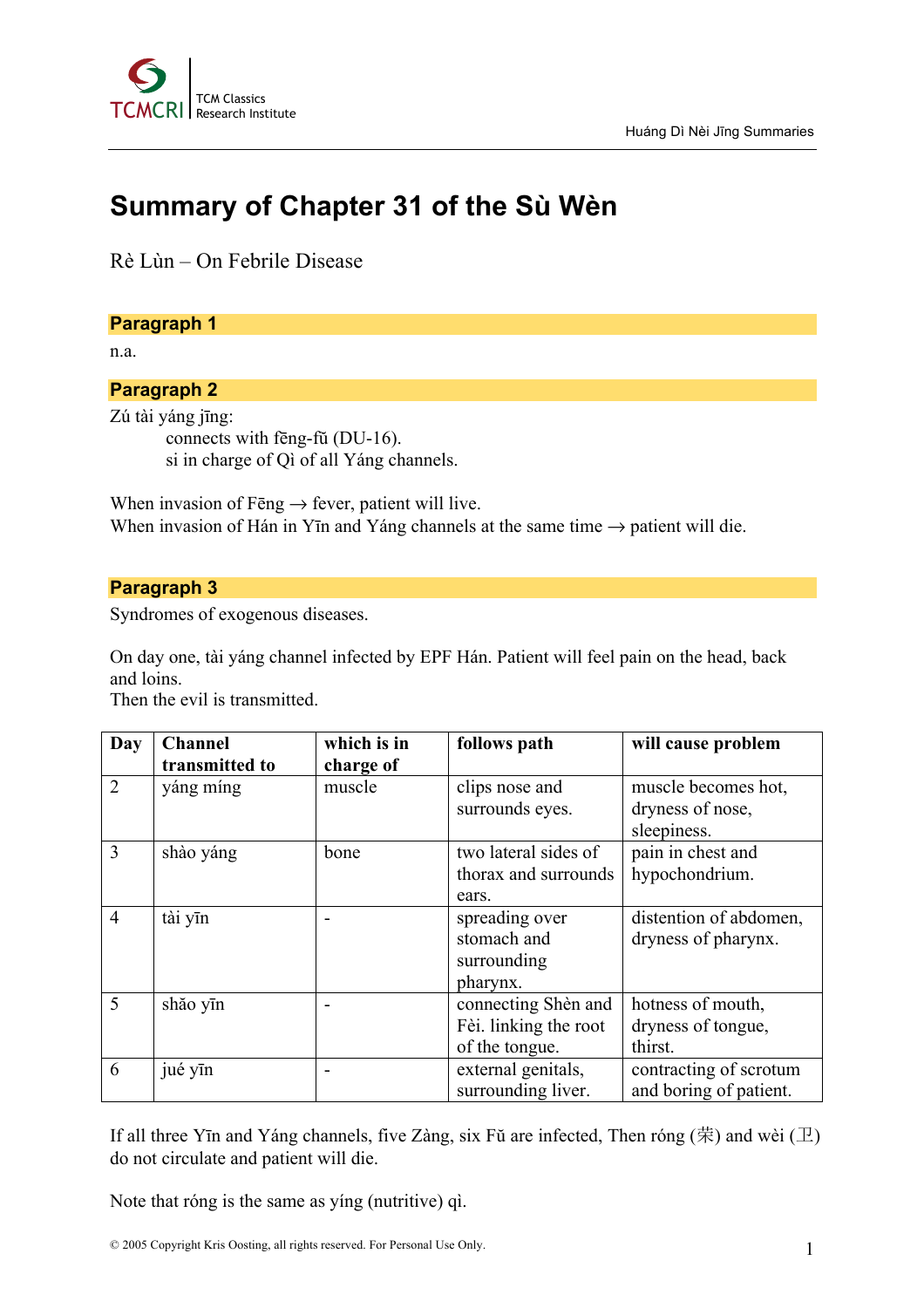

## **Paragraph 4**

If the patient's Yáng and Yīn channels are not being infected by Hán evil at the same time, then:

| $7th$ day:     | disease of tài yáng turn to better, headache alleviated.                        |
|----------------|---------------------------------------------------------------------------------|
| $8th$ day:     | disease of yang ming turn to better, fever of body will come down slightly.     |
| $9th$ day:     | disease of shào yáng turn to better, deafness ameliorated                       |
| $10^{th}$ day: | disease of tài yīn turn to better, swelling of abdomen become normal, wants to  |
|                | eat.                                                                            |
| $11th$ day:    | disease of shão yīn turn to better, patient is no more thirsty, tongue not dry, |
|                | often sneezes.                                                                  |
| $12^{th}$ day: | disease of jué yīn turn to better, scrotum becomes relaxed, lower abdomen       |
|                | comfortable.                                                                    |

How to treat it?

Is based on the conditions of solid and hollow organs of various channels and treat respectively to cause the disease decline day after day.

If patient has been affected for  $\leq$  3 days, cure with diaphoresis (sweating).

If patient has been affected for  $> 3$  days, cure with purgation.

## **Paragraph 5**

Remainder of Rè after febrile disease.

When patient was force-fed food when fever was severe  $\rightarrow$  Rè will entangle with the Gŭ Qì. In order to remove the residual Rè one must observe Xū or Shí and give proper treatment.

During febrile disease one should not eat: animal products that are difficult to digest, large quantities, meat.

#### **Paragraph 6**

Pulse conditions.

| Day | infected channel      | symptoms                                                            |
|-----|-----------------------|---------------------------------------------------------------------|
|     | tài yáng and shão yīn | headache, dry mouth, restlessness, thirst.                          |
|     | yáng míng and tài yīn | abdominal distention, fever, lack of appetite,<br>incoherent speech |
|     | shào yáng and jué yīn | deafness, contraction of scrotum and coldness in<br>extremities.    |

When patient still cannot consume liquids and is delirious, death will occur on  $6<sup>th</sup>$  day.

The yáng míng channel is the most abundant with Qì and Xuè. When this channel is exhausted and drained, death can easily occur.